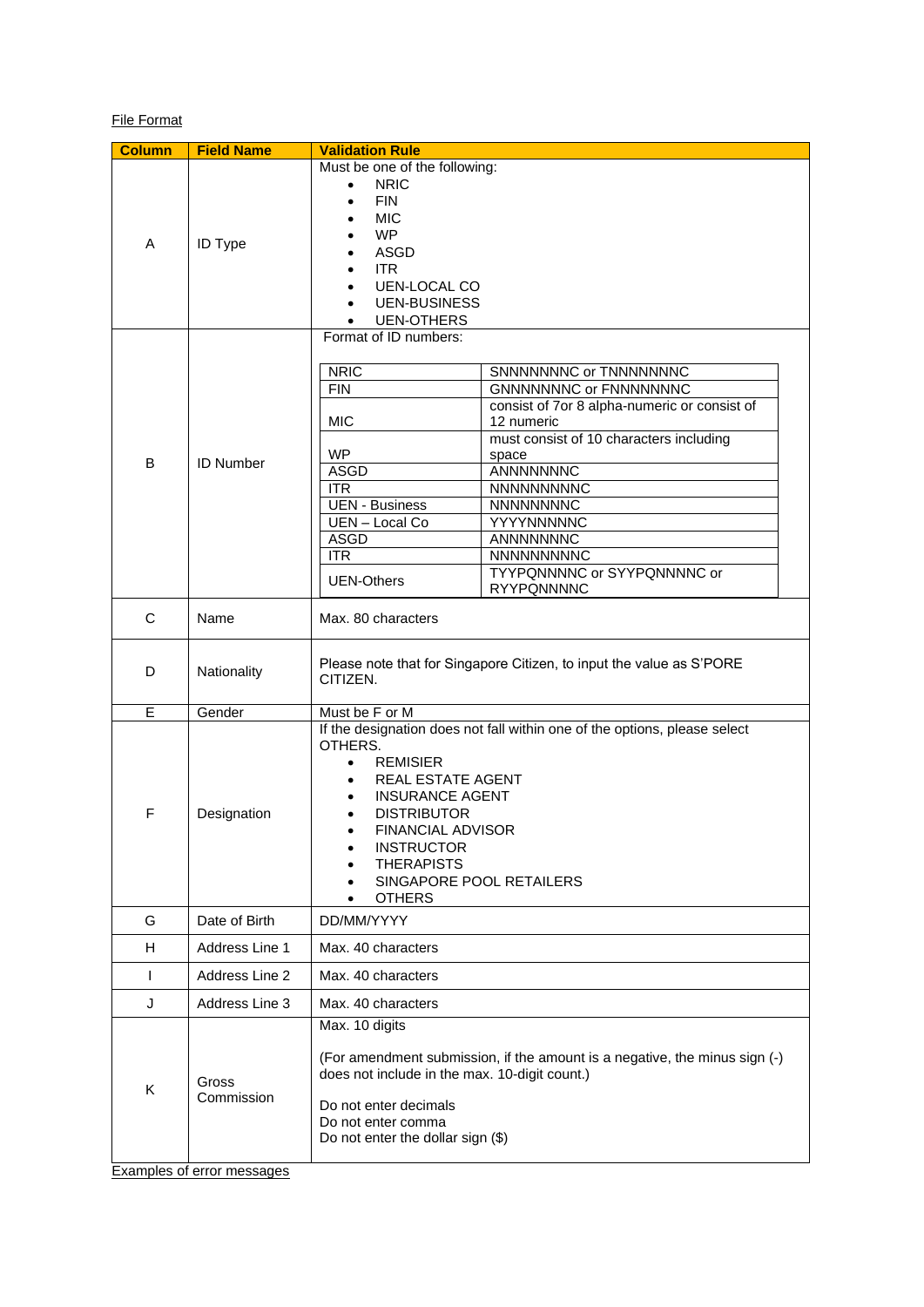#### 1. Invalid data in cell

The error messages will be displayed at the top portion of the page (highlighted in red). User can then zoom in to the cell to check on the error.

| $\mathbf{\Lambda}$ There are 9 error(s) found. Please rectify and load the data again.                                                                |   |   |                                                                |        |                      |                                                                                                |                    |                             |
|-------------------------------------------------------------------------------------------------------------------------------------------------------|---|---|----------------------------------------------------------------|--------|----------------------|------------------------------------------------------------------------------------------------|--------------------|-----------------------------|
| - Row 1 Invalid Gender.                                                                                                                               |   |   |                                                                |        |                      |                                                                                                |                    |                             |
| - Row 1 Invalid Designation.<br>- Row 2 Invalid Date of Birth.                                                                                        |   |   |                                                                |        |                      |                                                                                                |                    |                             |
|                                                                                                                                                       |   |   |                                                                |        |                      | - Row 3 Name is mandatory. Do not exceed 80 characters and special characters are not allowed. |                    |                             |
|                                                                                                                                                       |   |   | - Row 4 Identification Type is mandatory. Enter a valid value. |        |                      |                                                                                                |                    |                             |
| - Row 4 Invalid Citizenship.                                                                                                                          |   |   |                                                                |        |                      |                                                                                                |                    |                             |
|                                                                                                                                                       |   |   |                                                                |        |                      | - Row 5 Address Line 3 must not exceed 40 characters and special characters are not allowed.   |                    |                             |
|                                                                                                                                                       |   |   |                                                                |        |                      | - Row 8 Address Line 1 must not exceed 40 characters and special characters are not allowed.   |                    |                             |
|                                                                                                                                                       |   |   |                                                                |        |                      | - Row 8 Address Line 2 must not exceed 40 characters and special characters are not allowed.   |                    |                             |
|                                                                                                                                                       |   |   |                                                                |        |                      |                                                                                                |                    |                             |
|                                                                                                                                                       |   |   |                                                                |        |                      |                                                                                                |                    |                             |
| Submit Commission Online                                                                                                                              |   |   |                                                                |        |                      |                                                                                                |                    |                             |
|                                                                                                                                                       |   |   |                                                                |        |                      |                                                                                                |                    |                             |
| 1. Create Submission                                                                                                                                  |   |   | 2. Add Records                                                 |        | 3. Summary           |                                                                                                | 4. Acknowledgement |                             |
|                                                                                                                                                       |   |   |                                                                |        |                      |                                                                                                |                    |                             |
| You can import up to 500 records of the commission payees via an Excel file.                                                                          |   |   |                                                                |        |                      |                                                                                                |                    | <b>SELECT FILE</b>          |
| <b>Import Excel</b><br>Total gross commission amount cannot be more than 11 characters.<br>Note: It may take up to 80 seconds to complete the import. |   |   |                                                                |        |                      |                                                                                                |                    |                             |
| Commission Payees' Details                                                                                                                            |   |   |                                                                |        |                      |                                                                                                |                    |                             |
| ñ.                                                                                                                                                    | B | c | D                                                              | E      | F                    | a                                                                                              | Н                  |                             |
| NRIO                                                                                                                                                  |   |   | <b>SEPORE OTHERWEENALE</b>                                     |        | BALES                | US/US/1977                                                                                     |                    |                             |
| UEN-LOCAL CO.<br>UEN-LOCAL CO                                                                                                                         |   |   | MALAYSIAN<br><b>MALAYSIAN</b>                                  | M<br>ы | REMISSION<br>REMISSR | 23/10/25/29<br>US/U6/1979                                                                      |                    |                             |
| <b>DASSPORT NO</b>                                                                                                                                    |   |   | Trows                                                          | ы      | REMISSION            | US/LIMITED                                                                                     |                    |                             |
|                                                                                                                                                       |   |   | <b>BIALAYSIAN</b>                                              | ы      | REMISSR              | LENUB/1581                                                                                     |                    |                             |
| UEN-LOCAL CO.                                                                                                                                         |   |   |                                                                |        |                      |                                                                                                |                    |                             |
| ø<br>5<br>B ASCO<br>ø<br>7<br>UEN-LOCAL CO.<br>а<br>UEN-LOCAL CO.                                                                                     |   |   |                                                                |        |                      |                                                                                                |                    | SCOARS 25008 TABLASS READER |

## The cell with the error will be show a red triangular indicator at the top right side of the cell.

| $\sim$<br>∠ | <b>NRIC</b> | SINGAPOREAIM | SAI FSMAN | 12/05/1958 |
|-------------|-------------|--------------|-----------|------------|
|             |             |              |           |            |

#### 2. Incorrect file type extension

I